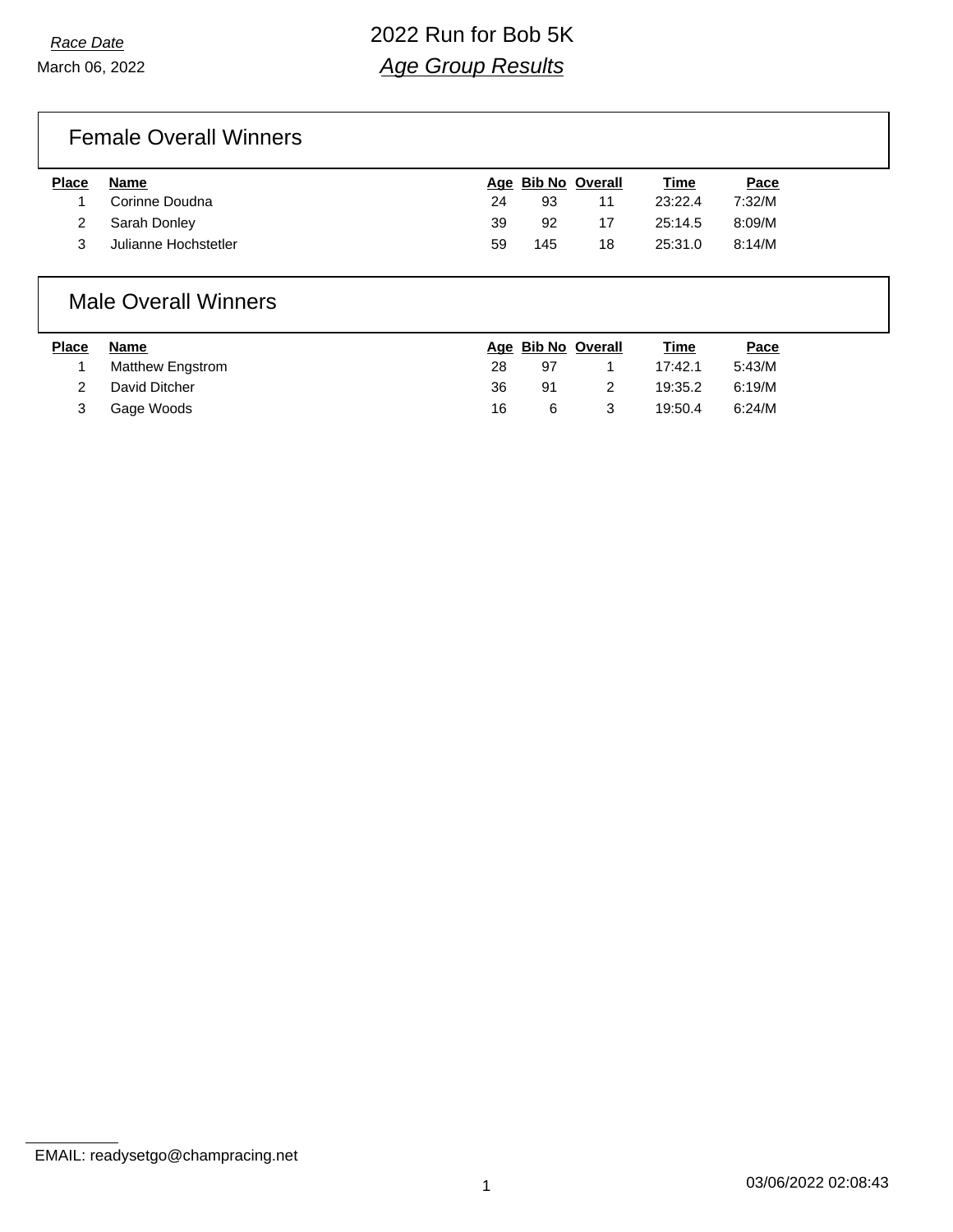### Female 13 and Under

| <b>Place</b> | <b>Name</b>              |    | Age Bib No Overall |     | Time    | Pace    |
|--------------|--------------------------|----|--------------------|-----|---------|---------|
|              | <b>Christine Clagett</b> |    | 48                 | 41  | 29:08.2 | 9:24/M  |
| 2            | Addy Felton              | 9  | 99                 | 64  | 32:21.5 | 10:26/M |
| 3            | Gabriella Richardson     | 12 | 195                | 87  | 38:39.5 | 12:28/M |
| 4            | Marie Sparks             | 11 | 297                | 112 | 43:28.1 | 14:01/M |
| 5            | Allie Potts              | 8  | 191                | 117 | 44:24.4 | 14:19/M |
| 6            | Grace McElwain           | 10 | 171                | 123 | 46:04.2 | 14:52/M |
| 7            | Kylee Bice               | 11 | 64                 | 137 | 52:15.5 | 16:51/M |
| 8            | <b>Everly Bice</b>       | 3  | 63                 | 160 | 55:15.1 | 17:49/M |
| 9            | cheyenne Sparks          | 7  | 298                | 162 | 55:16.0 | 17:50/M |
|              |                          |    |                    |     |         |         |

#### Male 13 and Under

| Pace    |
|---------|
| 8:00/M  |
| 8:36/M  |
| 9:13/M  |
| 12:50/M |
| 14:03/M |
| 16:58/M |
|         |

### Female 14 to 18

| <b>Place</b> | <b>Name</b>        |    |      | Age Bib No Overall | <b>Time</b> | Pace    |  |
|--------------|--------------------|----|------|--------------------|-------------|---------|--|
|              | Brianna Richardson | 14 | 197  | 37                 | 28:36.4     | 9:14/M  |  |
|              | Hannah Johnson     | 17 | 2225 | 43                 | 29:10.8     | 9:25/M  |  |
|              | Gia Miller         | 17 | 177  | 46                 | 29:26.3     | 9:30/M  |  |
|              | Katelynn Armstrong | 14 | 61   | 63                 | 32:11.3     | 10:23/M |  |
| ٠h           | Julie Rach         | 16 | 193  | 72                 | 34:18.9     | 11:04/M |  |
|              |                    |    |      |                    |             |         |  |

### Male 14 to 18

| <b>Place</b> | <b>Name</b>              |    |      | Age Bib No Overall | <b>Time</b> | Pace    |
|--------------|--------------------------|----|------|--------------------|-------------|---------|
|              | <b>Hunter Albright</b>   | 17 | 54   | 5                  | 20:33.6     | 6:38/M  |
|              | Moss Alford              | 16 | 57   | 10                 | 22:48.2     | 7:21/M  |
| 3            | Trey Johnson             | 15 | 2109 | 28                 | 27:08.8     | 8:45/M  |
| 4            | <b>Brennen Hostetler</b> | 14 | 147  | 35                 | 28:34.6     | 9:13/M  |
| 5            | Evan Broome              | 18 | 38   | 42                 | 29:10.5     | 9:25/M  |
| 6            | Jimmy Walker             | 14 | 272  | 109                | 42:10.7     | 13:36/M |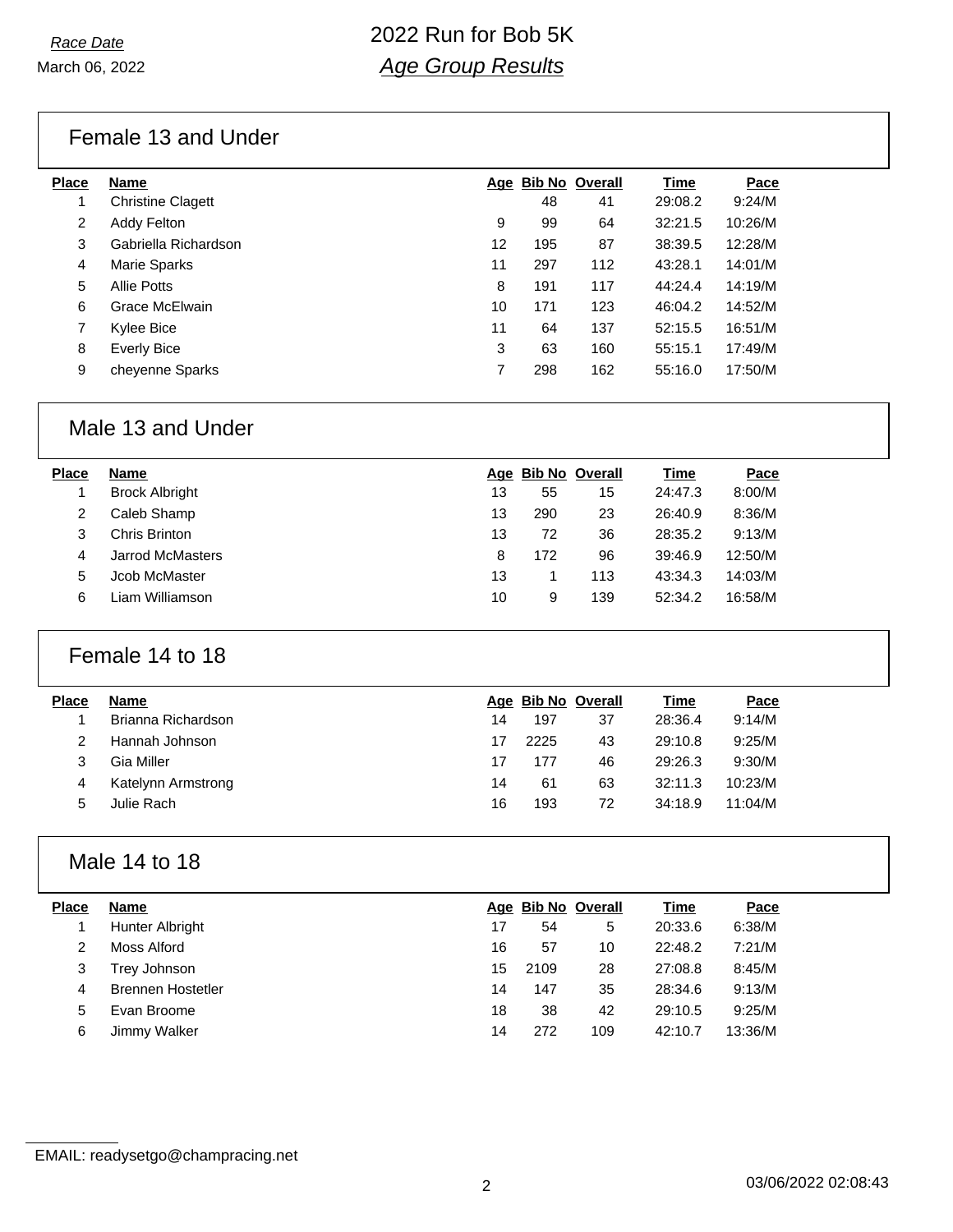March 06, 2022

Male 19 to 24

| <b>Place</b> | Name                 |    |     | Age Bib No Overall | Time    | Pace    |
|--------------|----------------------|----|-----|--------------------|---------|---------|
|              | Marcel Poracky       | 22 | 189 | 12                 | 23:50.1 | 7:41/M  |
| 2            | <b>Brodie Alford</b> | 19 | 58  | 21                 | 26:25.0 | 8:31/M  |
| 3            | Cameron Johnson      | 21 | 151 | 22                 | 26:37.4 | 8:35/M  |
| 4            | Ethan Oswald         | 23 | 184 | 75                 | 35:10.3 | 11:21/M |
| 5            | Tyler Lindimore      | 21 | 162 | 104                | 40:16.0 | 12:59/M |
| 6            | Treven Johnson       | 20 | 686 | 106                | 40:40.8 | 13:07/M |

#### Female 25 to 29

| <b>Place</b> | Name                  |    | Age Bib No Overall |     | <b>Time</b> | Pace    |
|--------------|-----------------------|----|--------------------|-----|-------------|---------|
|              | Breanna Marshall      | 28 | 167                | 71  | 34:03.3     | 10:59/M |
|              | Mackenzie Vance       | 27 | 279                | 93  | 38:51.3     | 12:32/M |
|              | <b>Faith Corrigan</b> | 27 | 87                 | 127 | 46:38.0     | 15:03/M |

### Male 25 to 29

| <b>Place</b> | Name       |    | Age Bib No Overall | Time    | Pace   |
|--------------|------------|----|--------------------|---------|--------|
|              | Rob Miller | 29 | 178                | 22:13.8 | 7:10/M |

### Female 30 to 34

| <b>Place</b>   | <b>Name</b>           |    | Age Bib No Overall |     | Time    | Pace    |
|----------------|-----------------------|----|--------------------|-----|---------|---------|
| 1              | Kelly Taylor          | 31 | 43                 | 29  | 27:19.0 | 8:49/M  |
| $\overline{2}$ | Mara Malterer         | 30 | 163                | 33  | 28:24.2 | 9:10/M  |
| 3              | Sarah Devore          | 34 | 47                 | 52  | 30:03.2 | 9:42/M  |
| 4              | Ariel Kostelnik       | 31 | 159                | 68  | 33:25.3 | 10:47/M |
| 5              | Nicole Geisinger      | 33 | 105                | 79  | 35:55.4 | 11:35/M |
| 6              | Donja Breznak         | 30 | 69                 | 85  | 37:09.5 | 11:59/M |
| 7              | Savanna Vance         | 30 | 280                | 91  | 38:47.6 | 12:31/M |
| 8              | Kelly Law             | 33 | 161                | 100 | 40:06.2 | 12:56/M |
| 9              | Amy Mcmath            | 31 | 173                | 128 | 46:52.6 | 15:07/M |
| 10             | Tiffany Hunka         | 30 | 150                | 149 | 54:25.5 | 17:33/M |
| 11             | <b>Brittany Hunka</b> | 30 | 149                | 150 | 54:27.7 | 17:34/M |
| 12             | Amanda Maluit         | 31 | 2146               | 151 | 54:27.7 | 17:34/M |

### Male 30 to 34

| <b>Place</b> | Name          |    | Age Bib No Overall |    | <b>Time</b> | Pace   |
|--------------|---------------|----|--------------------|----|-------------|--------|
|              | David Russell | 34 | 44                 |    | 22:10.3     | 7:09/M |
|              | Ryan Wright   | 33 |                    | 14 | 24:41.9     | 7:58/M |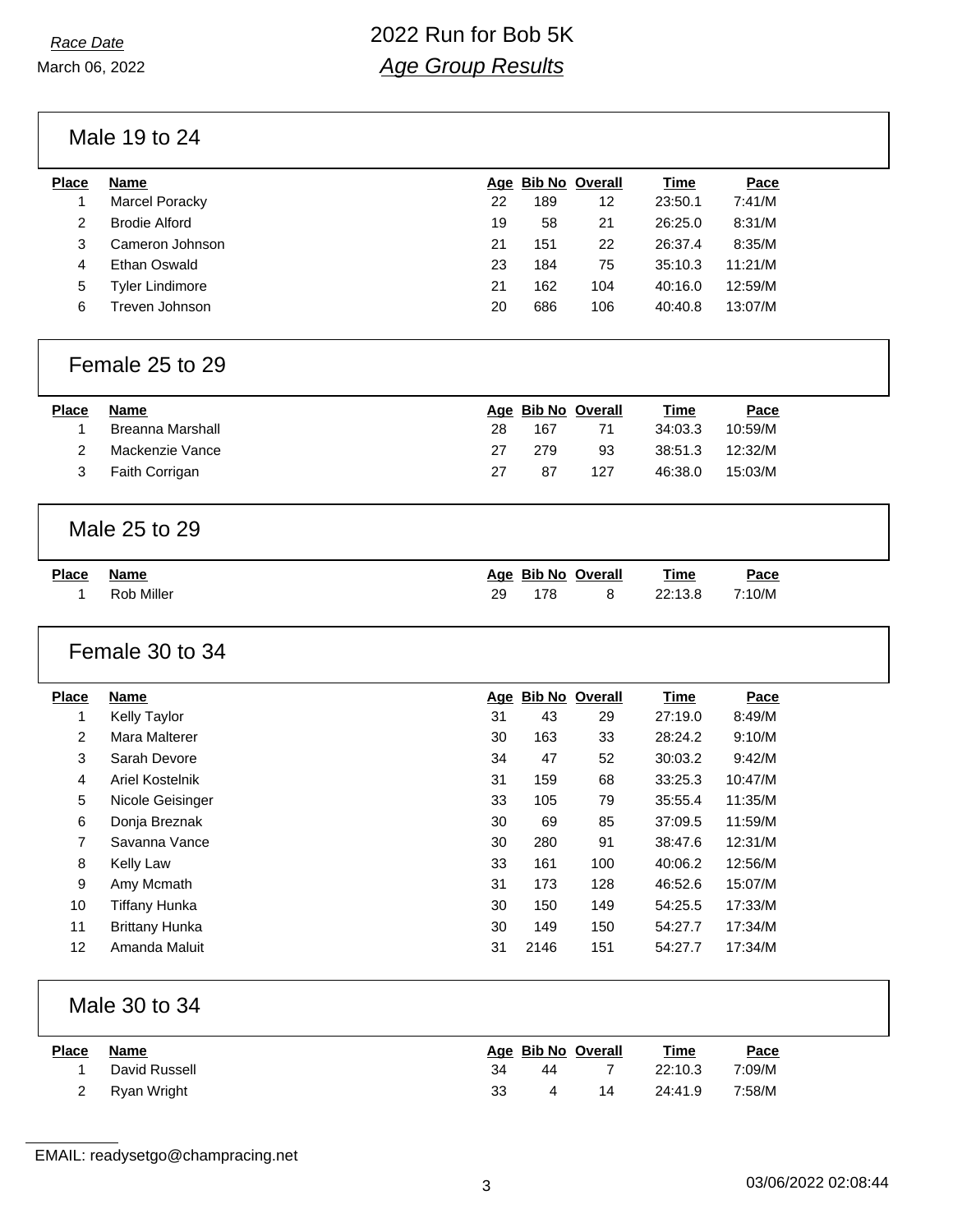March 06, 2022

# *Race Date* 2022 Run for Bob 5K *Age Group Results*

Male 30 to 34

| <b>Place</b> | Name                  |    |     | Age Bib No Overall | <u>Time</u> | Pace    |
|--------------|-----------------------|----|-----|--------------------|-------------|---------|
|              | Allen Riechers        | 30 | 198 | 16                 | 24:48.0     | 8:00/M  |
|              | <b>Chandler Davis</b> | 30 | 89  | 44                 | 29:17.7     | 9:27/M  |
| 5            | jeremy slasor         | 30 | 291 | 121                | 45:30.2     | 14:41/M |

#### Female 35 to 39

| <b>Place</b> | Name                |    | Age Bib No Overall |     | Time    | Pace    |
|--------------|---------------------|----|--------------------|-----|---------|---------|
| 1            | Jena Frye           | 36 | 103                | 34  | 28:34.5 | 9:13/M  |
| 2            | Kate Ogden          | 35 | 183                | 39  | 28:45.0 | 9:16/M  |
| 3            | Stephanie Johnson   | 37 | 153                | 49  | 29:29.3 | 9:31/M  |
| 4            | Sara Bliss          | 36 | 68                 | 61  | 31:29.9 | 10:10/M |
| 5            | Jessica Felton      | 36 | 98                 | 65  | 32:21.9 | 10:26/M |
| 6            | Kodi Brock          | 38 | 73                 | 66  | 32:28.9 | 10:29/M |
| 7            | Chasta Bair         | 38 | 62                 | 83  | 37:01.4 | 11:57/M |
| 8            | <b>Kary Warner</b>  | 38 | 271                | 86  | 38:19.4 | 12:22/M |
| 9            | Richelle Richardson | 37 | 196                | 88  | 38:40.9 | 12:29/M |
| 10           | Pamela Brinton      | 39 | 71                 | 126 | 46:33.8 | 15:01/M |
| 11           | Kim Bice            | 39 | 67                 | 163 | 55:20.6 | 17:51/M |

#### Male 35 to 39

| Place | <b>Name</b>         |    | Age Bib No Overall |     | <b>Time</b> | Pace    |  |
|-------|---------------------|----|--------------------|-----|-------------|---------|--|
|       | Derek Albright      | 38 | 51                 | 20  | 26:06.7     | 8:25/M  |  |
| 2     | <b>Chad Stocker</b> | 37 | 996                | 47  | 29:26.9     | 9:30/M  |  |
| 3     | Tommy Johnson       | 38 | 154                | 48  | 29:29.1     | 9:31/M  |  |
| 4     | Chris Richardson    | 37 | 194                | 110 | 43:08.1     | 13:55/M |  |
| 5     | Jake McElwain       | 39 | 170                | 124 | 46:04.8     | 14:52/M |  |
| 6     | Cody Johnson        | 38 | 53                 | 141 | 53:27.0     | 17:15/M |  |
|       | Bryan Mason         | 36 | 169                | 148 | 54:03.7     | 17:26/M |  |
| 8     | Travis Bice         | 39 | 66                 | 159 | 55:15.0     | 17:49/M |  |
|       |                     |    |                    |     |             |         |  |

### Female 40 to 44

| <b>Place</b> | <b>Name</b>       |    | Age Bib No Overall |     | Time    | Pace    |  |
|--------------|-------------------|----|--------------------|-----|---------|---------|--|
|              | Shannon Malone    | 43 | 50                 | 55  | 30:32.0 | 9:51/M  |  |
|              | Jennifer Walker   | 41 | 273                | 125 | 46:33.7 | 15:01/M |  |
| 3            | Katie Dinger      | 41 | 46                 | 129 | 46:52.8 | 15:07/M |  |
|              | Brenna DeVendra   | 42 | 40                 | 134 | 49:38.5 | 16:01/M |  |
| 5            | Kelly Albright    | 40 | 56                 | 136 | 51:06.8 | 16:29/M |  |
| 6            | Brandi Williamson | 40 | 10                 | 138 | 52:33.2 | 16:57/M |  |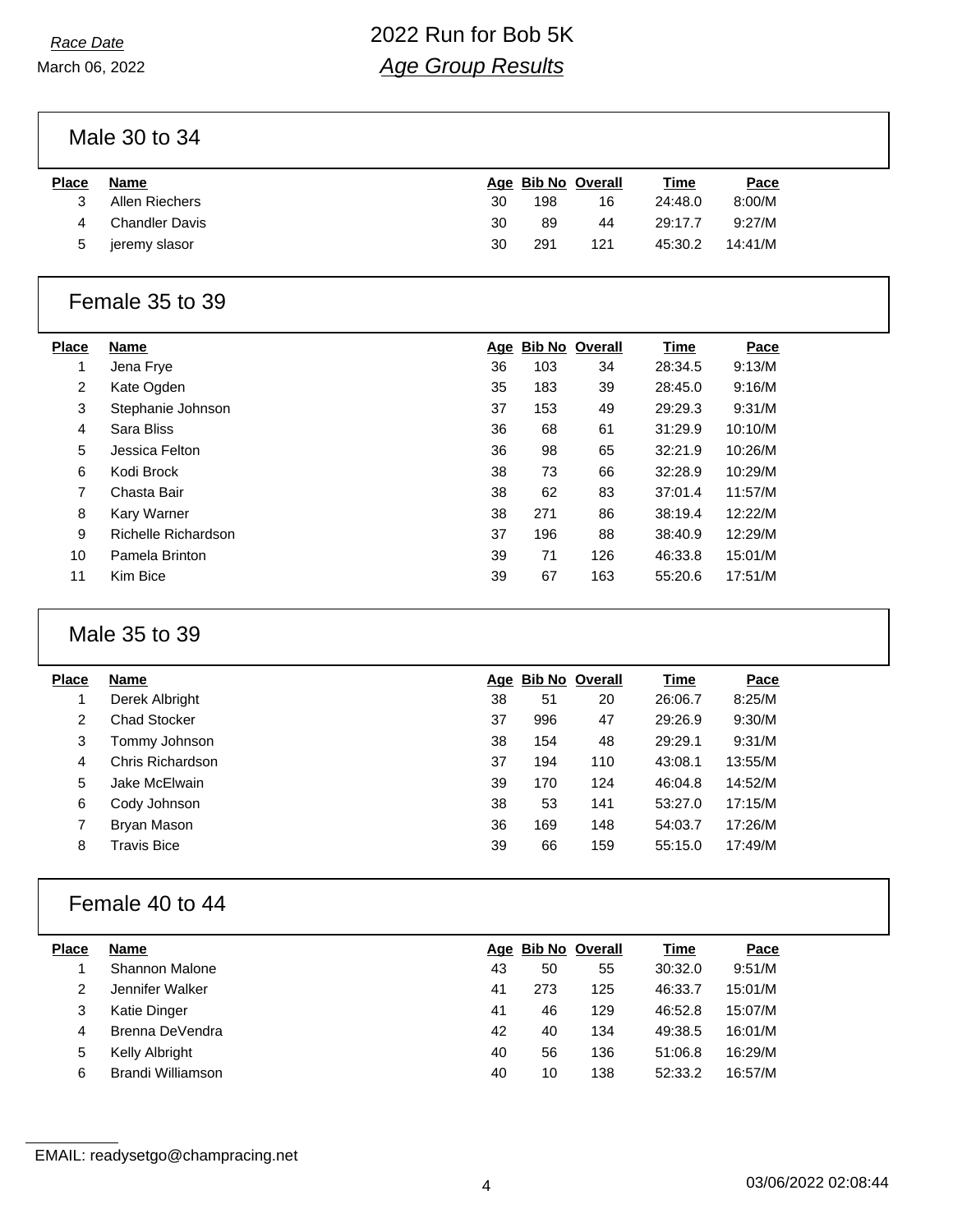March 06, 2022

Male 40 to 44

| <b>Place</b> | Name                     |    |     | Age Bib No Overall | <u>Time</u> | Pace    |
|--------------|--------------------------|----|-----|--------------------|-------------|---------|
|              | Cory Brinton             | 44 | 70  | 9                  | 22:45.8     | 7:21/M  |
|              | Jason Poracky            | 42 | 190 | 31                 | 28:09.2     | 9:05/M  |
|              | <b>Clinton Armstrong</b> | 43 | 60  | 58                 | 30:37.7     | 9:53/M  |
|              | <b>Tim Sparks</b>        | 42 | 296 | 161                | 55:15.2     | 17:49/M |

### Female 45 to 49

| <b>Place</b>   | Name                 | Age |      | <b>Bib No Overall</b> | Time    | Pace    |
|----------------|----------------------|-----|------|-----------------------|---------|---------|
| 1              | Sarah Grezlik        | 47  | 136  | 26                    | 27:05.3 | 8:44/M  |
| $\overline{2}$ | Julia Pittman        | 48  | 188  | 30                    | 27:34.8 | 8:54/M  |
| 3              | Shawnee Arbaugh      | 48  | 59   | 45                    | 29:24.4 | 9:29/M  |
| 4              | <b>Sherri Stantz</b> | 48  | 376  | 73                    | 35:00.4 | 11:18/M |
| 5              | Angie Hlad           | 46  | 1679 | 94                    | 39:30.2 | 12:45/M |
| 6              | Rachel Vaughan       | 45  | 277  | 99                    | 40:04.6 | 12:56/M |
| 7              | Brenda Owen          | 48  | 185  | 101                   | 40:06.5 | 12:56/M |
| 8              | Steph Johnson        | 48  | 37   | 105                   | 40:39.9 | 13:07/M |
| 9              | Nikki Owens          | 49  | 186  | 120                   | 44:47.2 | 14:27/M |
| 10             | Deana Grasselli      | 49  | 132  | 130                   | 47:30.4 | 15:20/M |
| 11             | Tesa Haines          | 47  | 139  | 158                   | 55:14.5 | 17:49/M |

### Male 45 to 49

| <b>Place</b> | <b>Name</b>           |    |      | Age Bib No Overall | <b>Time</b> | Pace    |  |
|--------------|-----------------------|----|------|--------------------|-------------|---------|--|
|              | <b>Bub Froehlich</b>  | 46 | 1313 | 4                  | 20:23.1     | 6:35/M  |  |
|              | Kevin Cline           | 49 | 84   | 13                 | 23:51.3     | 7:42/M  |  |
|              | <b>Melvin Lahmers</b> | 47 | 160  | 27                 | 27:07.3     | 8:45/M  |  |
|              | Carl Kondrach         | 49 | 158  | 80                 | 36:12.9     | 11:41/M |  |
| ٠h           | Jason Miller          | 48 | 52   | 84                 | 37:01.4     | 11:57/M |  |

### Female 50 to 54

| <b>Place</b> | <b>Name</b>        |    | Age Bib No Overall |     | <b>Time</b> | Pace    |
|--------------|--------------------|----|--------------------|-----|-------------|---------|
|              | Tracy Walker       | 50 | 1793               | 56  | 30:36.9     | 9:53/M  |
| 2            | Kelley Burwell     | 51 | 77                 | 59  | 30:45.1     | 9:55/M  |
| 3            | ELENA TUHY-WALTERS | 53 | 281                | 69  | 33:43.5     | 10:53/M |
| 4            | Milisa Strain      | 51 | 999                | 78  | 35:43.3     | 11:31/M |
| 5            | Kristine Midcap    | 51 | 42                 | 82  | 36:38.5     | 11:49/M |
| 6            | Jan Schupp         | 51 | 288                | 97  | 39:54.3     | 12:52/M |
|              | Sandy Himes        | 52 | 144                | 98  | 40:02.2     | 12:55/M |
| 8            | Elsa Cave          | 51 | 81                 | 103 | 40:15.8     | 12:59/M |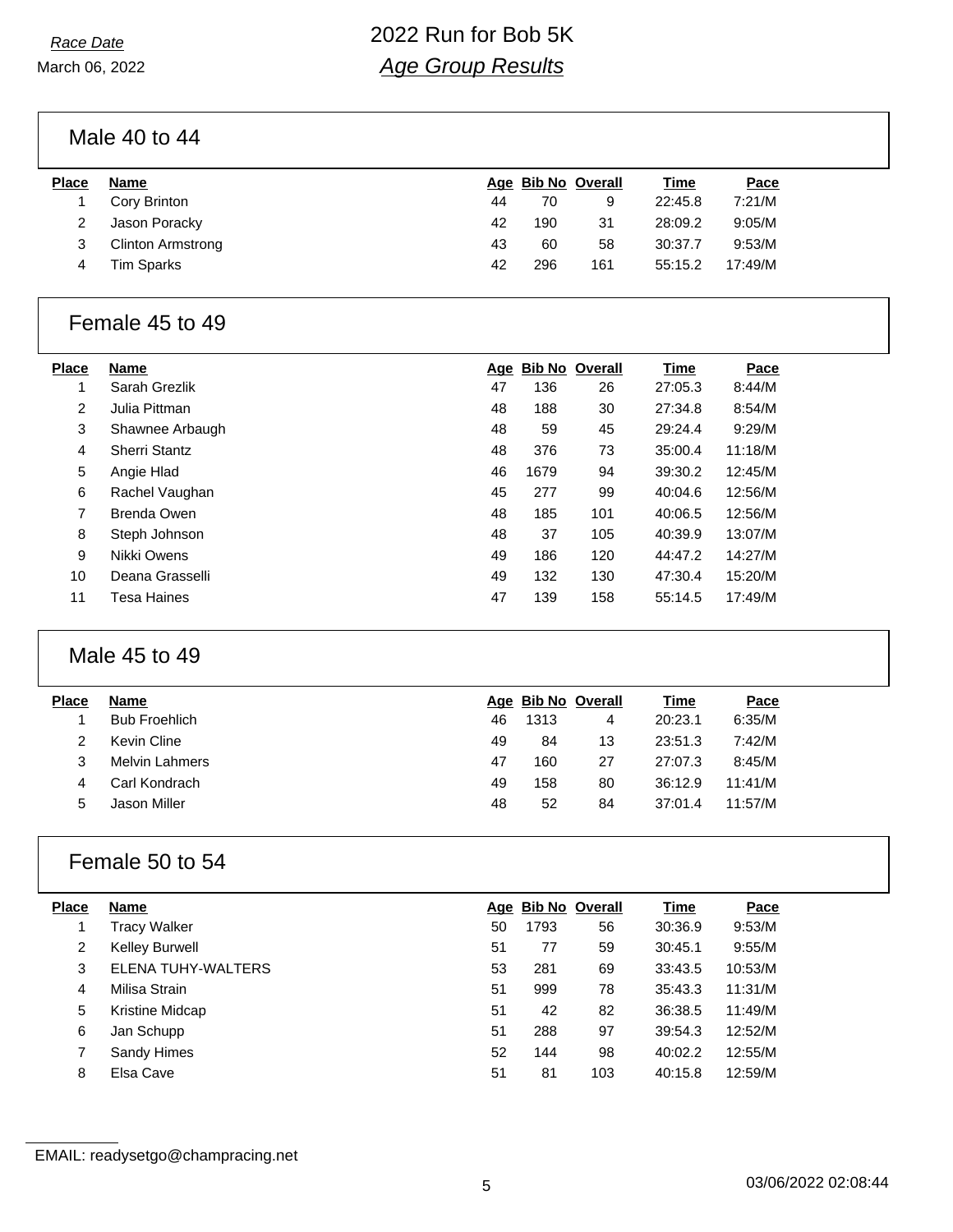March 06, 2022

Female 50 to 54

| <b>Place</b> | Name                  |    |     | Age Bib No Overall | <u>Time</u> | Pace    |
|--------------|-----------------------|----|-----|--------------------|-------------|---------|
| 9            | Katrina Wise          | 54 |     | 111                | 43:14.0     | 13:57/M |
| 10           | Lisa Squires          | 51 | 299 | 118                | 44:34.9     | 14:23/M |
| 11           | Faith Deasy           | 52 | 90  | 131                | 48:17.2     | 15:35/M |
| 12           | <b>Tracey Viereck</b> | 50 | 276 | 165                | 56:03.3     | 18:05/M |

### Male 50 to 54

| <b>Place</b> | <b>Name</b>            |    |      | Age Bib No Overall | <b>Time</b> | Pace    |
|--------------|------------------------|----|------|--------------------|-------------|---------|
|              | Anthony Grasselli      | 50 | 133  | 32                 | 28:12.8     | 9:06/M  |
| 2            | Kurt Hoffman           | 52 | 146  | 54                 | 30:26.5     | 9:49/M  |
| 3            | <b>Patrick Walker</b>  | 53 | 2194 | 57                 | 30:37.7     | 9:53/M  |
| 4            | Nick Johnson           | 50 | 152  | 67                 | 33:04.4     | 10:40/M |
| 5            | Jim Vance              | 51 | 278  | 92                 | 38:47.8     | 12:31/M |
| 6            | <b>Richard Strain</b>  | 53 | 285  | 102                | 40:14.6     | 12:59/M |
|              | <b>Patrick Cassell</b> | 53 | 39   | 164                | 55:54.0     | 18:02/M |

#### Female 55 to 59

| <b>Place</b> | Name            |    |     | Age Bib No Overall | Time    | Pace    |
|--------------|-----------------|----|-----|--------------------|---------|---------|
|              | Lori Fritz      | 56 | 102 | 53                 | 30:09.4 | 9:44/M  |
|              | Kim Glowacki    | 55 | 128 | 147                | 54:00.5 | 17:25/M |
| 3            | Julie Daugherty | 55 | 88  | 157                | 55:06.1 | 17:47/M |

#### Male 55 to 59

| <b>Place</b> | Name                    |    | Age Bib No Overall |     | Time    | Pace    |
|--------------|-------------------------|----|--------------------|-----|---------|---------|
|              | Michael Snider          | 58 | 295                | 19  | 25:33.3 | 8:15/M  |
| 2            | <b>Robert Martel</b>    | 57 | 168                | 60  | 31:00.3 | 10:00/M |
| 3            | Jerry Gotschell         | 55 | 45                 | 70  | 33:56.3 | 10:57/M |
| 4            | <b>Kelley Fisher</b>    | 57 | 100                | 77  | 35:34.3 | 11:28/M |
| 5            | <b>Richard Glowacki</b> | 58 | 127                | 146 | 54:00.5 | 17:25/M |
| 6            | <b>Bob Viereck</b>      | 55 | 275                | 154 | 55:02.4 | 17:45/M |

### Female 60 to 64

| <b>Place</b> | <b>Name</b>              |    |     | Age Bib No Overall | <b>Time</b> | Pace    |
|--------------|--------------------------|----|-----|--------------------|-------------|---------|
|              | Rose Gintz               | 60 | 126 | 76                 | 35:10.5     | 11:21/M |
|              | Jann Coates              | 64 | 85  | 81                 | 36:35.4     | 11:48/M |
|              | <b>Christine Milburn</b> | 60 | 176 | 90                 | 38:42.1     | 12:29/M |
|              | Patti Frame              | 62 | 101 | 95                 | 39:40.0     | 12:48/M |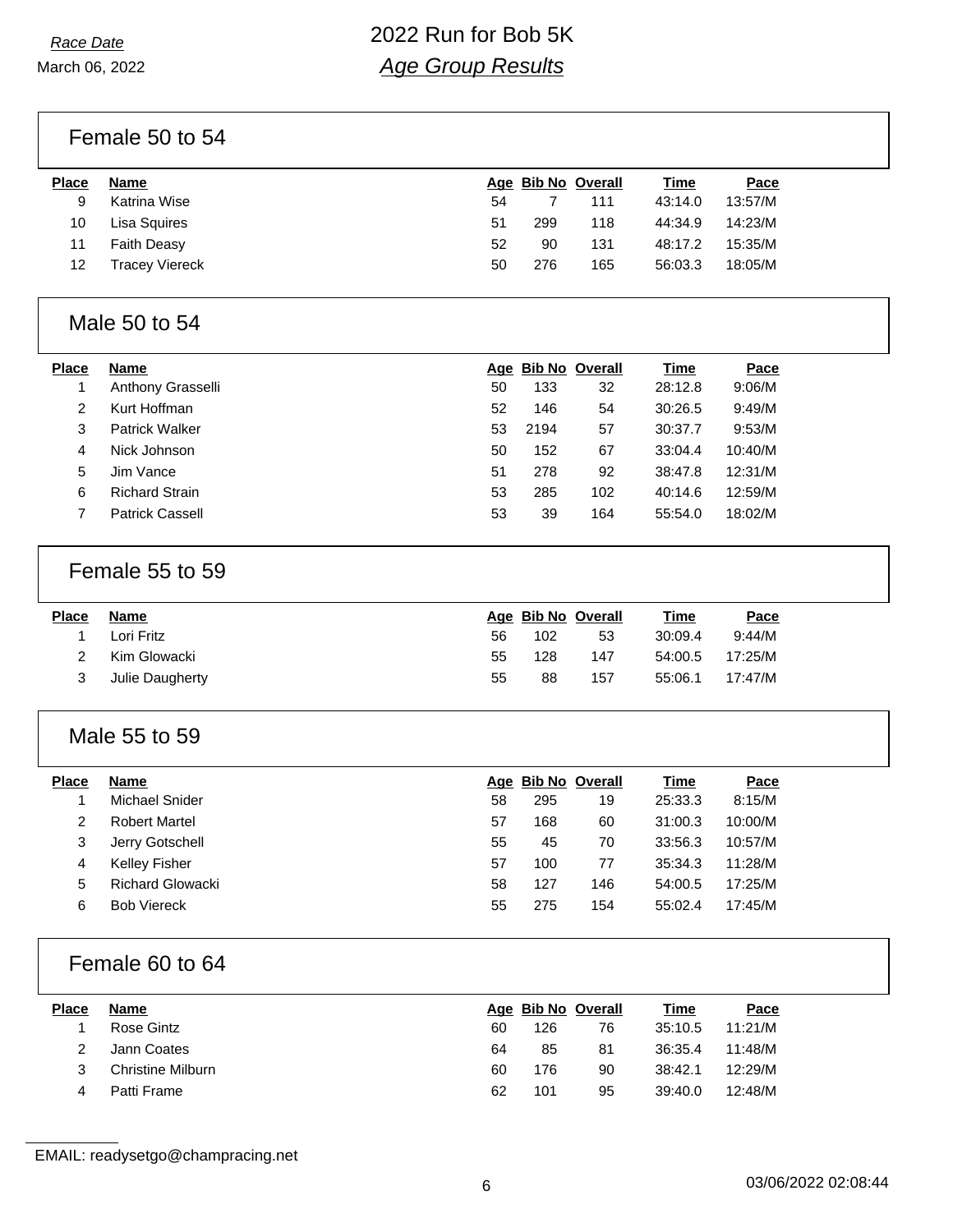Female 60 to 64

| <b>Place</b> | <b>Name</b>          |    |     | Age Bib No Overall | Time    | Pace    |
|--------------|----------------------|----|-----|--------------------|---------|---------|
| 5            | Debbie Colburn       | 61 | 86  | 108                | 41:07.1 | 13:16/M |
| 6            | Debra Zellers        | 60 | 3   | 115                | 44:24.1 | 14:19/M |
|              | <b>Cheryl Staley</b> | 63 | 300 | 116                | 44:24.3 | 14:19/M |
| 8            | Brenda Grasselli     | 64 | 131 | 132                | 48:19.3 | 15:35/M |
| 9            | <b>Mickey Gross</b>  | 61 | 137 | 152                | 54:34.2 | 17:36/M |
| 10           | Connie Brock         | 62 | 74  | 153                | 54:43.4 | 17:39/M |
| 11           | <b>Barb Keffer</b>   | 61 | 155 | 156                | 55:05.5 | 17:46/M |
|              |                      |    |     |                    |         |         |

### Male 60 to 64

| 7:07/M  |
|---------|
| 8:42/M  |
| 9:32/M  |
| 10:11/M |
| 12:29/M |
| 14:24/M |
| 15:35/M |
| 17:18/M |
|         |

### Female 65 to 69

| Place | <b>Name</b>   |    |     | Age Bib No Overall | Time    | Pace    |  |
|-------|---------------|----|-----|--------------------|---------|---------|--|
|       | Lori Roof     | 67 | 200 | 107                | 40:55.0 | 13:12/M |  |
| 2     | Paula Waldo   | 69 | 274 | 122                | 45:36.9 | 14:43/M |  |
|       | Sueanne Brown | 68 | 76  | 144                | 53:40.4 | 17:19/M |  |
| 4     | Marcie Smith  | 67 | 294 | 155                | 55:04.1 | 17:46/M |  |
|       |               |    |     |                    |         |         |  |

### Male 65 to 69

| <b>Place</b> | <b>Name</b>         |    | Age Bib No Overall |     | Time    | Pace    |
|--------------|---------------------|----|--------------------|-----|---------|---------|
|              | <b>Matt Ritzert</b> | 67 | 199                | 40  | 29:05.4 | 9:23/M  |
| 2            | Darrell Gammon      | 69 | 104                | 51  | 29:42.2 | 9:35/M  |
| 3            | Bryan Mobley        | 65 | 179                | 114 | 43:58.2 | 14:11/M |
| 4            | Mark Kobelt         | 69 | 157                | 135 | 50:16.6 | 16:13/M |
| 5            | Dave Gross          | 65 | 138                | 140 | 52:47.6 | 17:02/M |
| 6            | Warren Brown        | 69 | 75                 | 145 | 53:40.5 | 17:19/M |